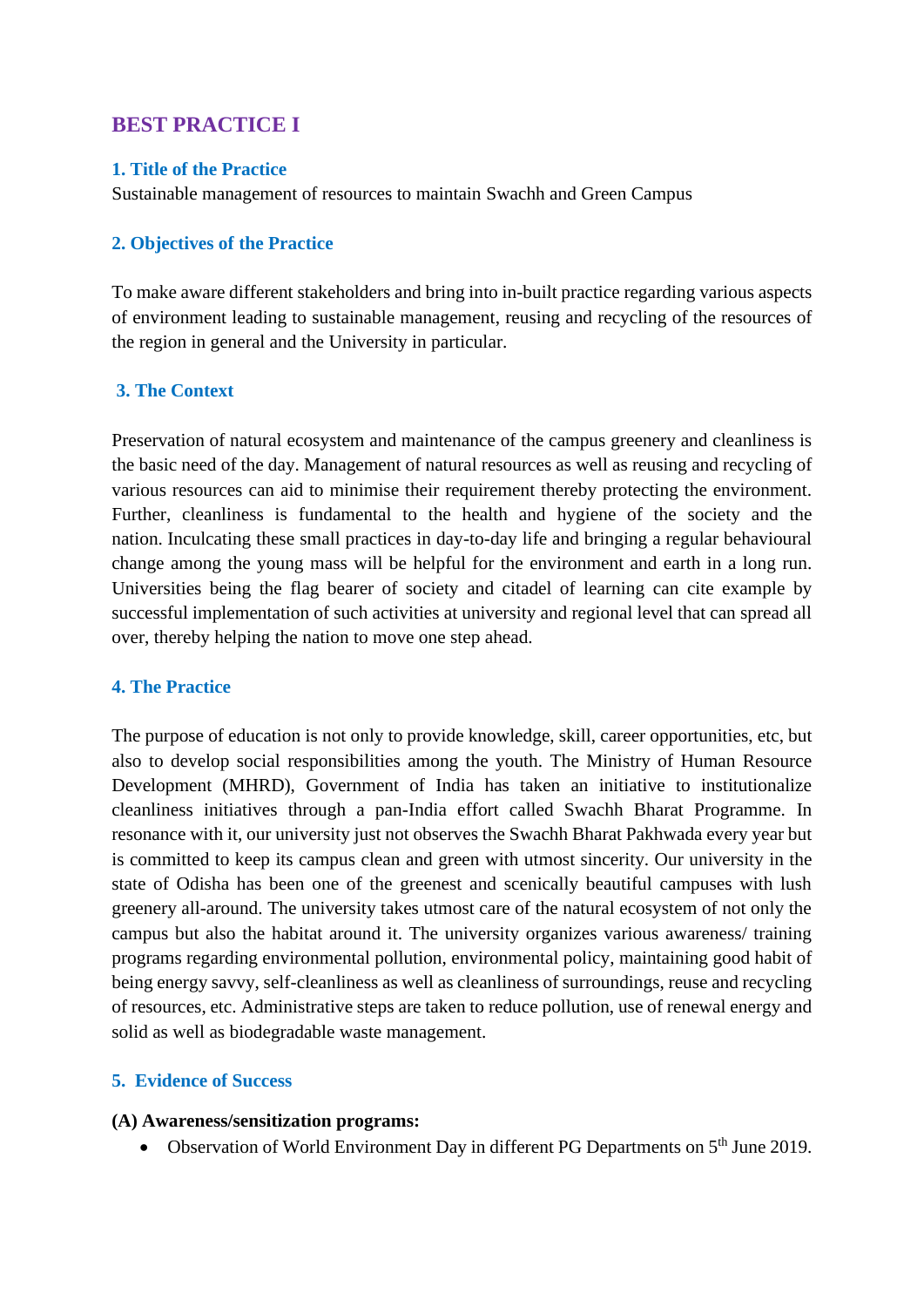- Awareness programs regarding environmental policy amongst the students and faculties were conducted in different PG Departments.
- Students and staffs are sensitized to maintain pollution free campus by avoiding plastics and chewing of tobacco, pan-masala, etc.

## **(B) Cleanliness and plantation drives:**

- Beach Cleaning Camp from Balramgadi to Chandipur: The University every year as part of its outreach programme with the help of its NSS units in collaboration with local NGOs organizes Beach Cleanliness camps. In 2019, in one such initiative, the student volunteers of the University through mass participation, have cleaned up the Chandipur Beach of Balasore from Balramgadi (A stretch of almost 3 kms).
- Clean campus day is observed in both the campuses every year with NSS Boys' & Girls' Units and Faculties.
- The students, faculties and non-teaching members of every PG Department devote time to maintain the cleanliness of their department. Massive cleaning drives by the teachers were conducted in both the campuses during post-covid reopening of the University.
- Green Campus Day: The University every year in the month of November observes Green Campus Day. Every year in collaboration with the District Forest Department, the NSS bodies of our university religiously made it a habit of planting trees and herbal saplings during the rainy season and take due care of them. The university contributes towards carbon sequestration of the globe.

## **(C) Waste management and use of renewable energy:**

- Biodegradable wastes are collected to make vermicompost which is used as fertilizer in the university gardens.
- The huge amount of waste papers from the university are given for recycling in order to reduce carbon emission.
- Initiatives are taken towards use of solar energy in the campuses.
- Initiatives are taken to make the campus polythene free.
- Rain water is harvested and used for gardening purpose.
- Use of natural lighting, LEDs and low power consuming assets are encouraged in both the campuses.
- Green audit was done to encourage use of renewable energy and minimise energy consumption.

## **5. Problems Encountered and Resources Required**

- Need more financial assistance for conducting more such outreach programs in the Balasore region.
- More ICT facilities needed to minimize the use of paper.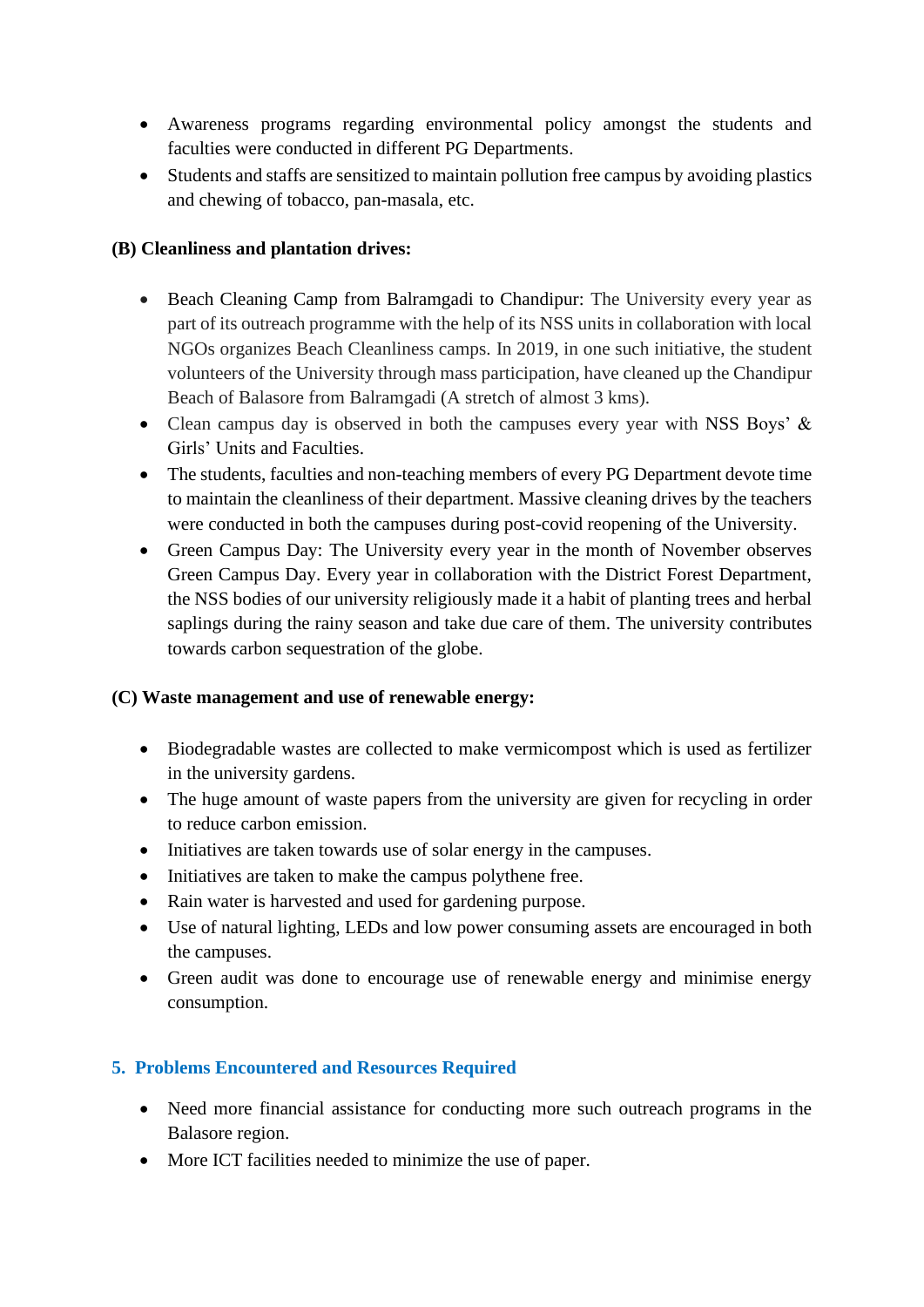# **BEST PRACTICE II**

### **1. Title of the Practice**

Students' Capacity Enhancement Programme through Skill Development and Entrepreneurial Awareness

### **2. Objectives of the Practice**

- a. Developing basic communication skills, soft skills and life skills to make the students more employable.
- b. Developing skills in domain specific areas
- c. Building awareness in students on entrepreneurship as alternate career opportunity and help them to develop entrepreneurial skills to become future ready as an entrepreneur

### **3. The Context**

Fakir Mohan University is strategically located in the industry corridor of Bhadrak and Balasore which is within the jurisdiction of the University. In coming years, the total workforce demands for skilled jobs in Balasore district is expected to grow to 5.9 lakhs in 2026 from 3.3 lakhs in 2011 in Balasore and 3.7 lakhs in 2026 from 2.1 lakhs in 2011 in Bhadrak districts. This demand will be dominated by tertiary sector(77%).This demand will be dominated by tertiary sector(77%). Further, the demand-supply gap of skilled human resource is expected to widen by 1.2 lakhs in Balasore and 0.9 lakhs in Bhadrak during 2011- 2026 (Skill Gap Report for Odisha, Ernst & Young).Due to large potential of both the district in terms of upcoming industry and current pace of industrialisation along with dominance of MSMEs and encouragement given to start-ups, need for training programmes to meet the requirement of industry is vital.

### **4. The Practice**

The inter-disciplinary approach in education of our University provided a fertile ground to support entrepreneurial spirit and inculcating various skilling programmes. However, students confined to classroom, having limited access to gain experience in real life world and inability to express themselves, and unaware about their own potential and not having proper mentoring system to guide them made difficult to realise their potential. Therefore, University is conducting continuous awareness and developmental activities in collaborations with different associations and agencies of Govt. of Odisha and India. The practice has the dual purpose of having holistic development of students and to create awareness among students on entrepreneurship as a career option. Several awareness and training programmes are undertaken to strengthen the above purpose.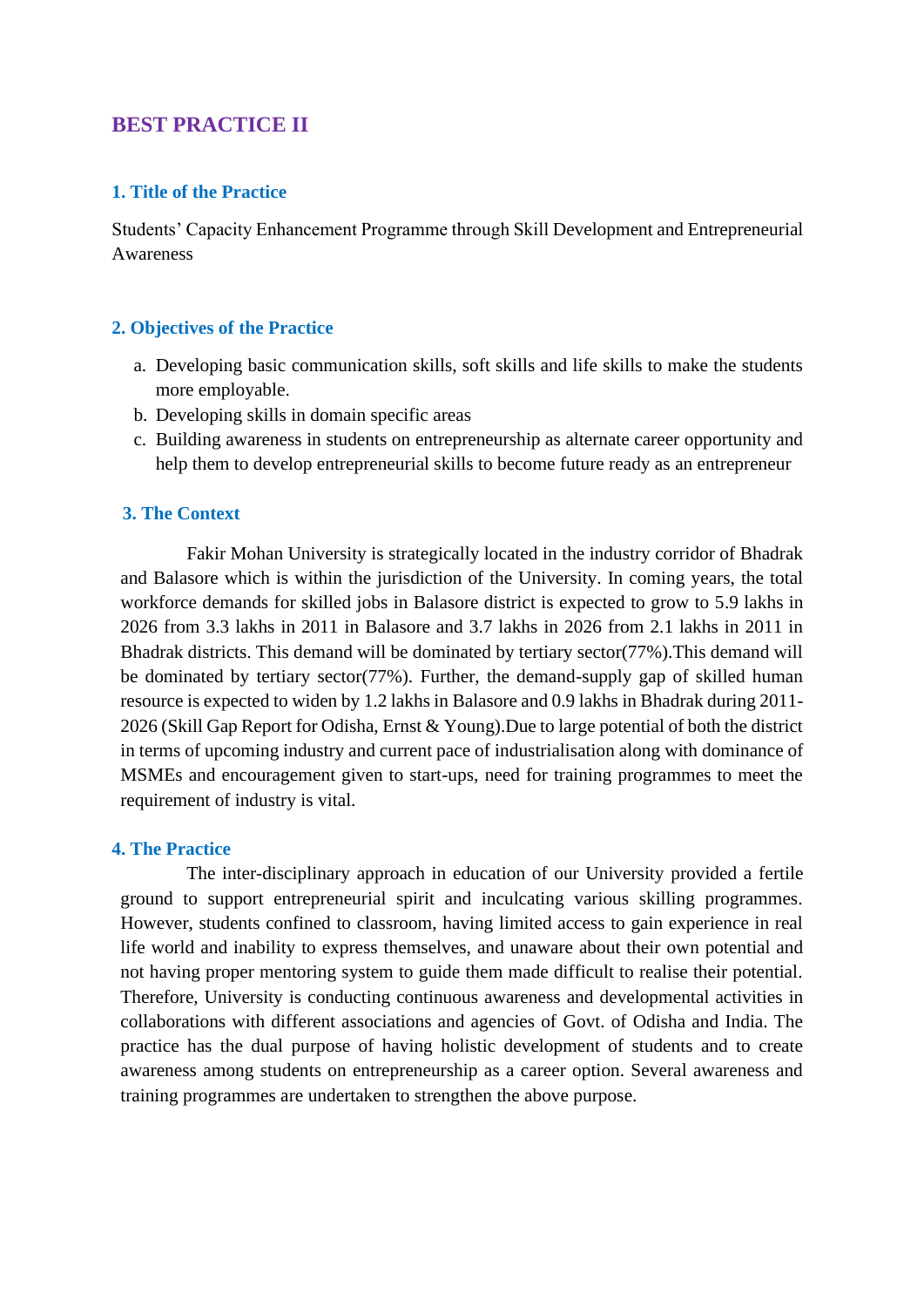### **5. Evidence of Success**

A few activities conducted in spirit of this best practice is enlisted below.

- As a first step in 2019 the Placement Cell organised a series of programmes in five clusters with a programme entitled "Basic Communication Skills" by professional trainer and more than 200 students participated from various PG Departments. The programme response was very positive.
- A skill development programme entitled "Skill Strengthening for Industrial Value Enhancement (STRIVE)" project, DGT, Ministry of Skill Development and Entrepreneurship being implemented by NOCCI, Balasore shortlisted 21 students of Bio-Science & Bio-Technology Department and Zoology Department. This programme was for the trade QC in Seafood processing sector The training programme started from 1st March 2020 and 21 shortlisted candidates participated in programme.
- In order to strengthen the domain skill, Department of Physics in association with Central Placement Cell organised a programme entitled "Advance Problem solving Skills in Physics & Applied Physics. One module of this programme on "Thermodynamics & Statistical Mechanics" started on  $12<sup>th</sup>$  March 2020 and subsequent modules will be introduced in coming years.
- To inspire the young minds a programme entitled "Entrepreneurship as a Career Choice" was conducted on 27.2.2020 & 28.2.20 supported by **OHEPEE** to inculcate entrepreneurial spirit. Students from different PG Departments were nominated by the respective HoDs and a total of 83 students attended the programme.

While conducting the above programmes it was noticed that the students' response was very much encouraging towards skill based training and entrepreneurial training programmes.

## **6. Problems Encountered and Resources Required**

To make the programme integrated with curriculum as a continuous activity we encountered the problem of having qualified and experienced trainers readily available. Further, functioning of a dedicated cell for skill and entrepreneurship development focusing on continuous need assessment, designing and implementing different training programmes and evaluating its effectiveness was also felt. Lastly building a state of art infrastructure and generating financial resources and having fulltime and dedicated manpower to implement the programmes are few other constraints.